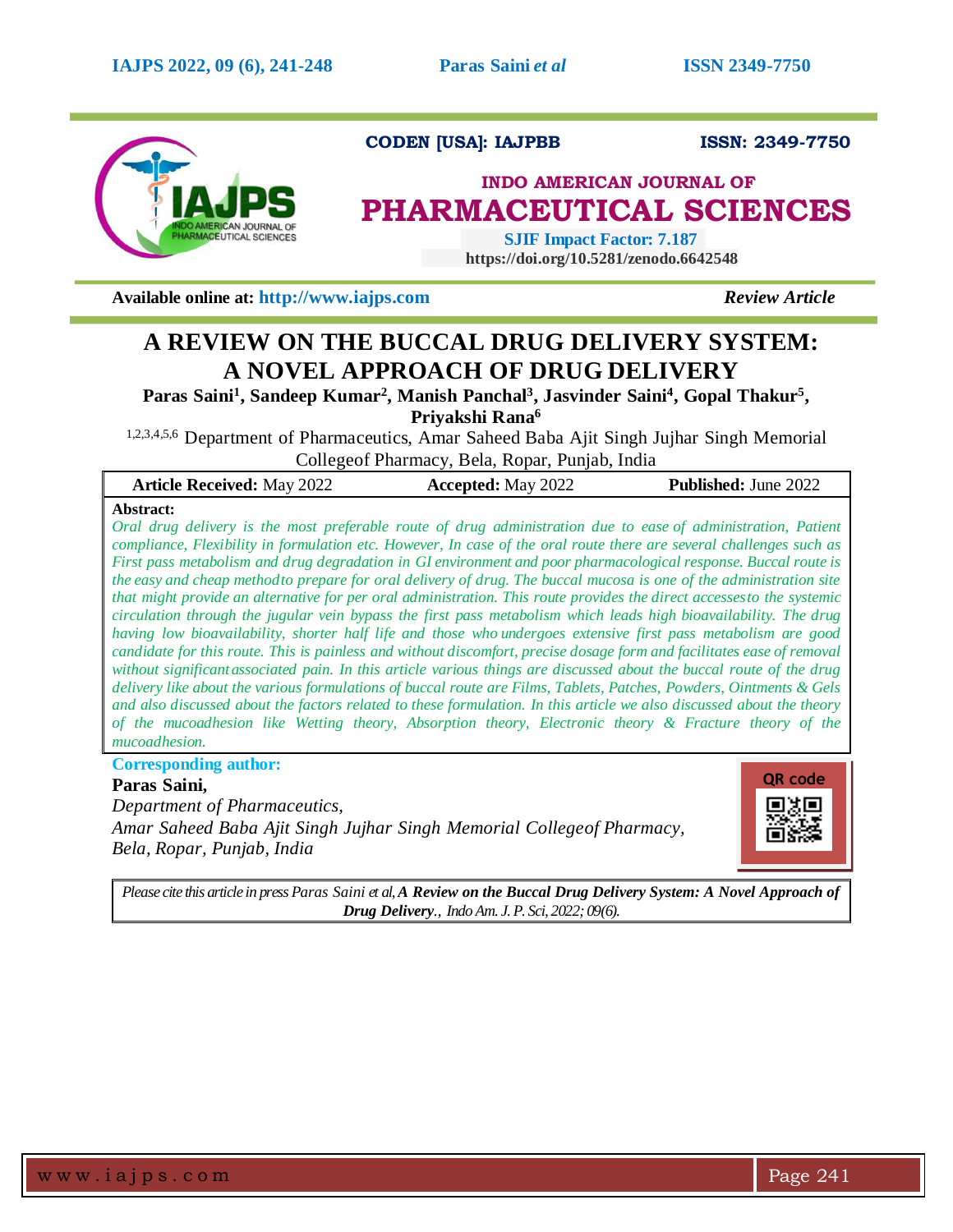### **INTRODUCTION:**

Buccal drug delivery system is those in which drug is deliver via mouth. In this delivery system the formulation is kept between gums and chicks and after this the drug is released from the formulation and absorb via mucosal lining of the chicks. In 1947 the first buccal drug delivery formulation was prepared. In this formulation the penicillin is absorb via mucosal lining of the chicks in which there is a mixture of gum tragacanth and dental adhesive powder.The BDDS is useful to transfer the drug into systemic circulation who have high first pass metabolism or those drugs which are degraded in the GI track. This delivery system avoids theformulation to go through the GI track. This delivery system provide rapid on set of action and formulation is removed from the mouth when it is required or when it is inconvenient to the patient.

Muco-adhesion is a situation in which two components, one of which is biological in origin,are held together by interfacial forces for lengthy periods of time.

The following are examples of mucoadhesive drug delivery systems:[1]

- Buccal delivery system
- Oral delivery system
- Vaginal delivery system
- Rectal delivery system.
- Nasal delivery system
- Ocular delivery system

### **ADVANTAGES OF MUCOADHESIVE DRUG DELIVERY SYSTEM [2]**

- The buccal patches enhance the bioavailability of the drug by inhibiting hepatic firstpass metabolism.
- GI enzymes and the acidic environment helps to protect the drug from deterioration.
- Muco adhesion increases the residence time of the drug which results in bio availability enhancement.
- Self-administration is possible.
- Taste masking is possible.
- The surface area of patch is large due to this fast disintegration and dissolution of drugand it enhance the absorption of API.
- Easy to remove when it is no required.

### **DISADVANTAGES OF MUCOADHESIVE DRUG DELIVERY SYSTEM [2]**

- In comparison to the sublingual membrane, the buccal membrane has a modest permeability.
- Local ulcerous impact as a result of prolonged medication interaction.
- The number of drugs that can be given this way is limited due to poor skin permeability.
- Rapid medication clearance occurs as a result of salivary flushing or food ingestion.
- Acceptability by patients in terms of flavour, irritancy, and mouth feel is a problem.

## **Anatomy of oral mucosa [15]:**

Mucus membranes (mucosa) are the moist surfaces lining the walls of various body cavities such as the gastrointestinal and respiratory tracts. They consist of a connective tissue layer (the lamina propria) above which is an epithelial layer, the surface of which is made moist usually by the presence of a mucus layer. The epithelia may be either single layered (e.g. the stomach, small and large intestines and bronchi) or multilayered/stratified (e.g. in the esophagus, vagina and cornea). The former contain goblet cells which secrete mucus directly onto the epithelial surfaces; the latter contain,or are adjacent to tissues containing, specialized glands such as salivary glands that secrete mucus onto the epithelial surface. Mucus can be found in two forms: a gel layeradhering to the mucosal surface and a luminal soluble or suspended form. Mucin glycoproteins, lipids, inorganic salts, and water are the primary components of all mucus gels, with the latter accounting for more than 95 percent of their weight, makingthem a highly hydrated system. Mucus has two main functions: protection and lubrication.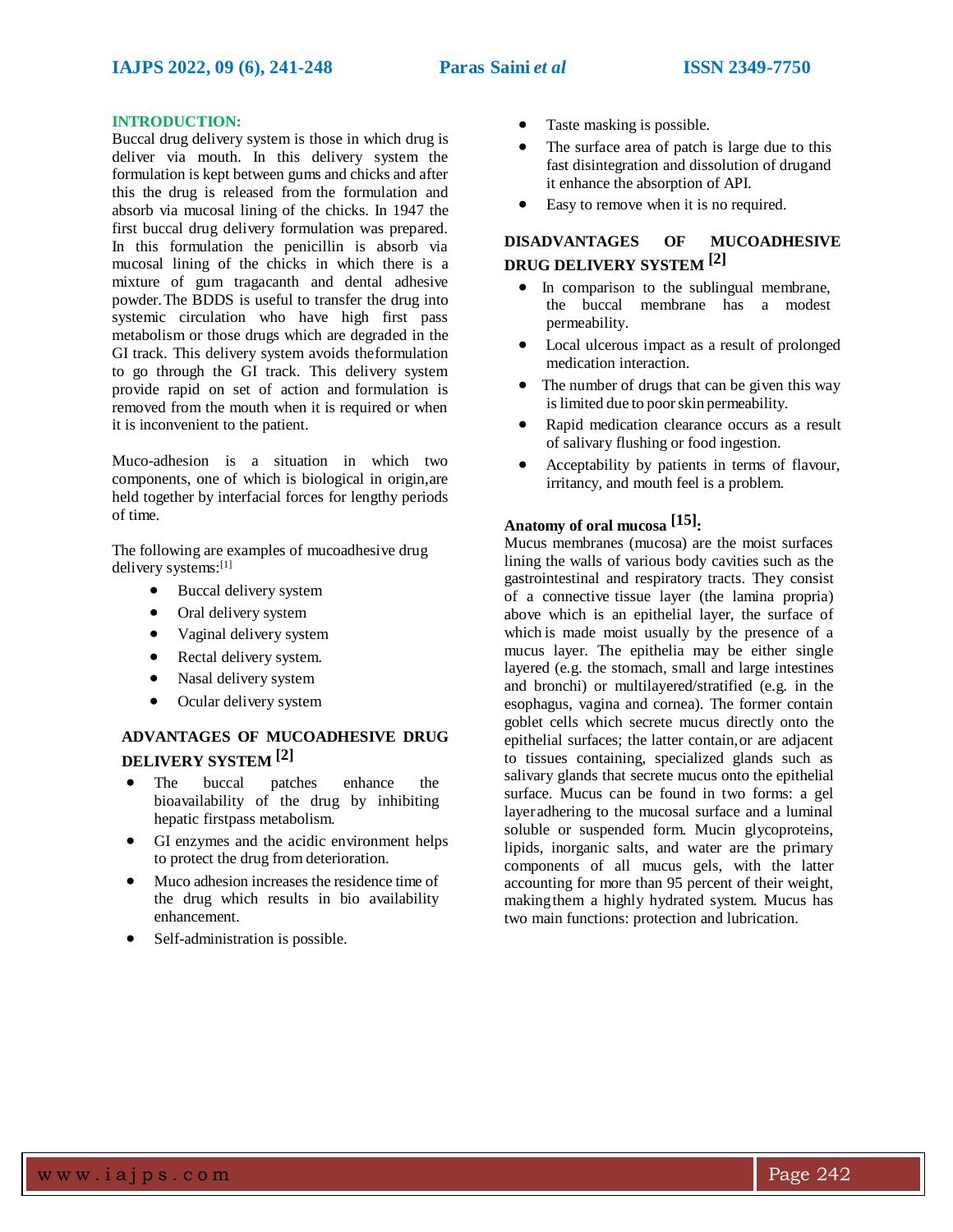The mechanism of muco adhesion is as follows:



#### **Buccal dosage forms:**

1.Buccal mucoadhesive tablets.

- 2.Patches and films.
- 3.Semi-solid preparations (ointments and gels)

4. Powders.

# **Mechanism of Mucoadhesion [3-6]**

- $\blacksquare$  Muco adhesion is the process of a medicine and an appropriate carrier adhering to the mucous membrane. Muco adhesion is a multi-step process that includes
- Wetting
- Adsorption
- Polymer chain interpenetration.
- Intimate contact between a bioadhesive and a membrane, caused by the bioadhesive swelling or by a good wetting of the bio adhesive and the membrane. (The occurrence of wetness or swelling).
- The bio adhesive's penetration into the tissue or the mucous membrane's surface. (Interpenetration).
- Enlargement of the sticky material and chemical connections due to electrostatic interaction, hydrophobic interactions, hydrogen bonding, and dispersion forces are the most common physical and chemical interactions that occur between the mucus and thebiological substance. (Chemical Bonding).





(**1) (2)**



**Fig 1.2: (1) Wetting & Swelling (2) Interpenetration (3) Chemical Bonding**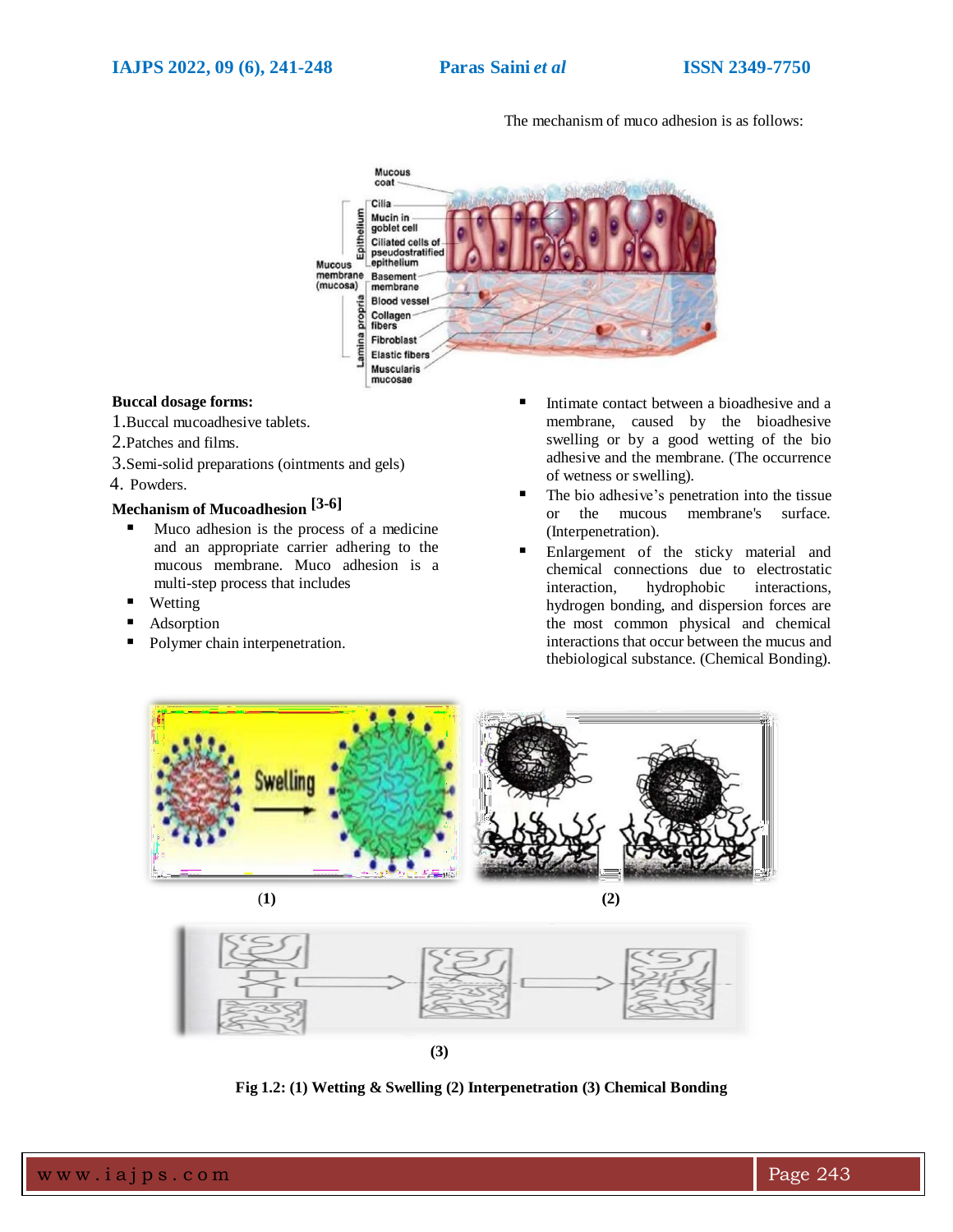## **FACTORS AFFECTING MUCO-ADHESION[7-10]**



**1. Membrane Factors:** The degree of keratinization, the surface area of absorption, the mucus layer of the salivary pellicle, epithelial intercellular lipids, the basement membrane, and the lamina propria can all affect buccal absorption.

The thickness of the absorptive membrane, blood supply/lymph drainage, cell renewal, and enzyme content all have a role in lowering the rate and amount of medication thatreaches the systemic circulation.

### **2. Environmental Factors**:

- **Saliva:** Salivary pellicle or film is a thin film of saliva that coats the buccal mucosa throughout the lining. Salivary film thickness ranges from 0.07 to 0.10 mm. The rate of buccal absorption is affected by the thickness, content, and mobility of this film.
- **Salivary glands:** The salivary glands are found in the buccal mucosa's epithelium or deep epithelial area. Salivary glands regularly release mucus on the surface of the buccal mucosa. Mucus aids in the retention of mucoadhesive dose forms, but it can also act as a barrier to medication penetration.
- **Movement of buccal tissues:** The buccal area of the oral cavity shows less vigorous motions. The mucoadhesive polymers are added in the dosage form to keep it in the buccal region for long periods of time, allowing it to withstand tissue movements while talking and, if possible, eating or swallowing.
- **3. Formulation related factors**:
	- **Molecular size:** Molecules having smaller

size (75-100 Da). With the increase of molecular size of drug the permeability decreases. For hydrophilic macromolecules like peptides, absorption enhancers have been utilised to successfully change the buccal epithelial permeability, making this route more suited for delivery of bigger molecules.

- **Partition coefficient:** For determining the absorption potential of a drug partition coefficient is very useful tool. In general, boosting a drug's polarity through ionisation or adding hydroxyl, carboxyl, or amino groups increases its water solubility, which lowers the lipid water partition coefficient. Adding methyl or methylene groups to a medication decreases its polarity, resulting in an increased partition coefficient and decreased water solubility.
- **pH:** The partition coefficient is also affected by the pH at the site of medicationabsorption. Acidic medications' partition coefficient drops as pH rises, whereas basic drugs' partition coefficient rises. Large amounts of lipidsoluble drugs arestored in fat storage in obese people. These medicines are dissolved in lipid andare stored in fat deposits as a reservoir for gradual release.
- **pka:** The ionisation of a medication is intimately related to its pKa and pH at the mucosal surface. Many weak acids and weak bases have a high lipid solubility in their nonionized state, indicating that they can traverse lipoidal membranes**.** As a result, at the pH where the drug is unionized, maximum absorption is shown to occur. As the ionization of the drug increases, absorption decreases.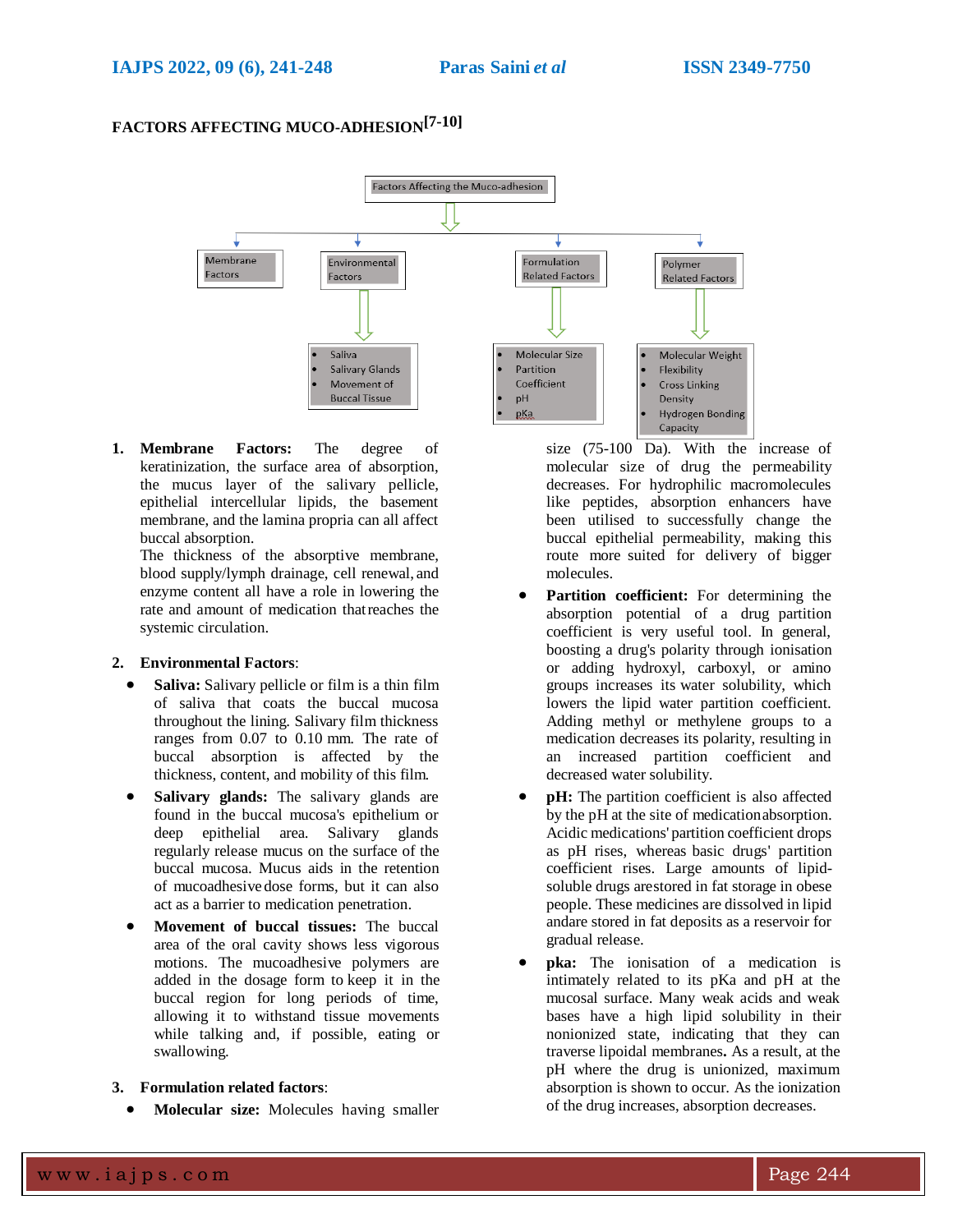#### **4. Polymer Related Factors:**

- **Molecular weight:** When a polymer's molecular weight exceeds 100,000, its mucoadhesive strength increases. The molecular weights of polyoxyethylene polymers and their mucoadhesive strengths have a direct correlation of 200.000-7,000,000.
- **Flexibility:** The diffusion of polymer chains in the interfacial region is the firststep in mucoadhesion. As a result, in order to produce the necessary entanglement with the miles, the polymer chain must have a significant degree of flexibility. The higher chain interpenetration was attributed to the polymer up operation of polyethylene glycol's greater structural flexibility. In general, the viscosities and diffusion coefficients of polymers can be used to determine their mobility and flexibility, as more flexibility of a polymer induces greater diffusion into the mucus network.
- **Cross-linking Density:** Three significant and interrelated structural factors of a polymer network are the average pore size, the quantity and average molecular weight of cross-linked polymers, and the density of cross-linking. As a result, it is plausible to assume that as the density of cross-linking increases, water diffusion into the polymer network slows, resulting in insufficient swelling of the polymer and a slower rate of interpenetration between polymer and mucin.
- **Hydrogen Bonding Capacity:** Another crucial aspect in a polymer's muco- adhesion is hydrogen bonding. To boost hydrogen bonding potential, desired polymers must include functional groups that may create hydrogen bonds. Polymer flexibility is also significant. Polymers with high hydrogen bonding capacity include poly (vinyl alcohol), hydroxylate methacrylate, and poly (methacrylic acid), as well as all of their copolymers.
- **Hydration:** Hydration is essential for a mucoadhesive polymer to expand and form a suitable macromolecular mes of sufficient size, as well as to induce mobility in the polymer chains to improve the interpenetration process between the polymer and the mucin. By exposing the bio-adhesive sites for hydrogen bonding and/or electrostatic contact between the polymer and the mucus network, polymer swelling allows mechanical entanglement. However, optimalswelling and muco-adhesion require a certain level of hydration of the muco- adhesive polymer.

**Concentration:** The importance of this element can be explained by the polymer chain length available for penetration into the mucus layer, which is important for the creation of a strong adhesive connection with the mucus. When the polymer concentration is too low, the number of penetrating polymer chains per unit volume of mucus is minimal, and the polymer-mucus interaction is unstable. The more concentrated polymer wouldhave a longer penetrating chain length and higher adherence in general. However, there is a critical concentration for each polymer at which it forms a "unperturbed" state due to its considerably coiled structure. As a result, the solvent's accessibility to the polymer reduces, and the polymer's chain penetration drops dramatically. As a result, increased polymer concentrations do not always improve and, in some situations, substantially worsen<br>mucoadhesive characteristics. High characteristics. High concentrations of flexible polymeric films based on polyvinyl pyrrolidone or poly (vinyl alcohol) as film-forming polymers did not improve the polymer's mucoadhesive qualities, according to one of the research addressing this aspect.

## **Theories of Mucoadhesion [11-14]**

 **Wetting Theory:** The wetting theory refers to a liquid system that has an attraction fora surface and spreads over it. The contact angle/touch angle, for example, can be used to determine this affinity. The lower the contact angle, the greater the affinity, accordingto the usual norm. To offer enough spread ability, the contact angle should be equal toor close to zero. The difference between the surface and interfacial energies can be used to compute the spreadability coefficient (SAB),as indicated in the equation:

$$
SAB = YB - YA - YAB
$$
 (1.1)

Where, YB, YA = Surface Energies YAB= Interfacial Energy

If interfacial energy is greater than individual surface energy, then adhesion work  $(W_A)$ will be greater, i.e greater energy required to separate the two phases.

$$
WA = YA + YB - YAB
$$
-----(1.2)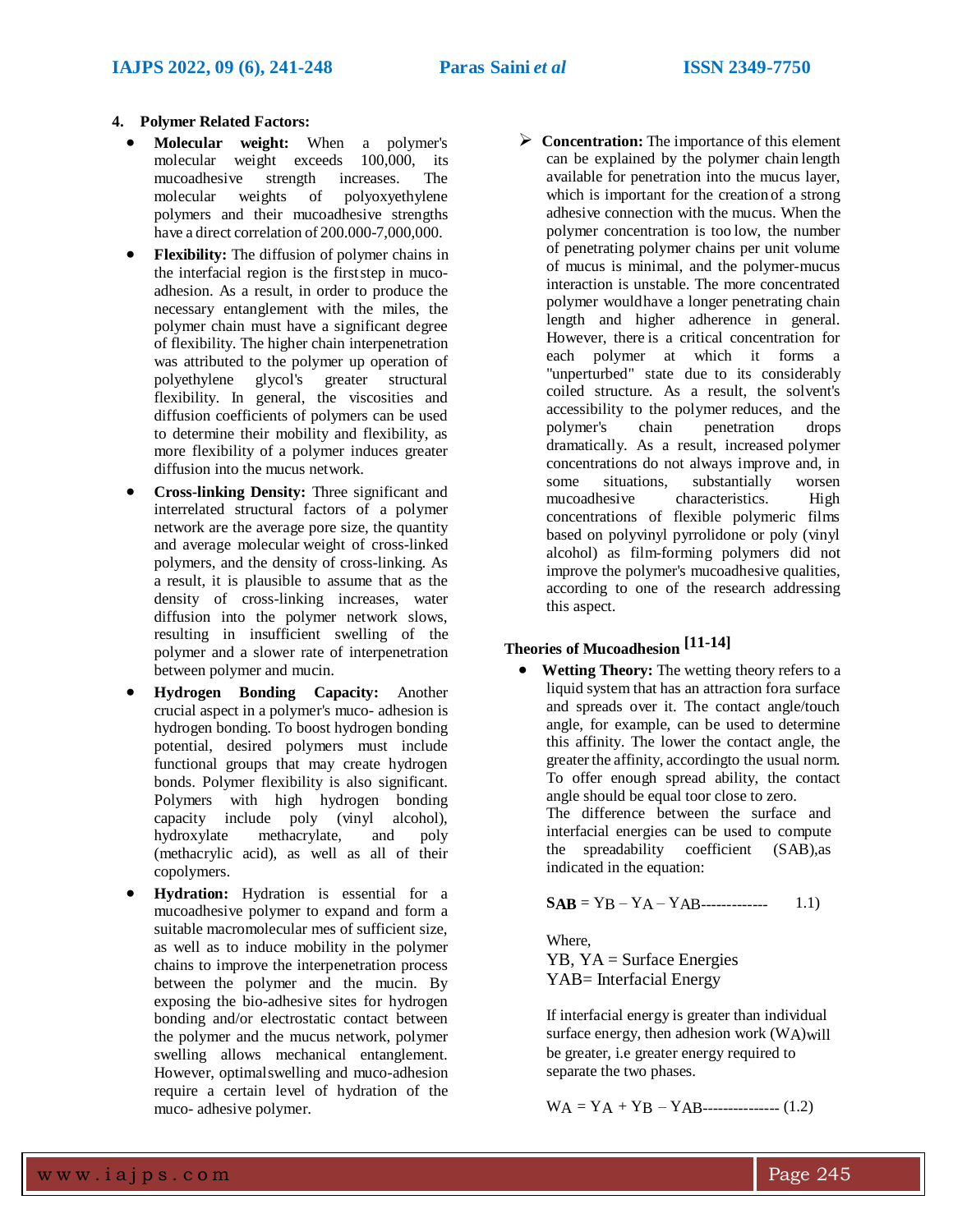

**Influence of Contact angle on Mucoadhesion**

 **Diffusion Theory:** Diffusion theory describes the interpenetration of both polymer andmucin chains to a sufficient depth to form a semipermanent adhesive bond. According to this theory, a semi-permanent adhesive bond is formed when polymer chains and mucus combine to a certain depth. The diffusion coefficient, flexibility and composition of the mucoadhesive chains, motility, and contact time all influence how deep the polymer chains penetrate the mucus. The value of molecular weight between cross links determines the diffusion coefficient. The diffusion coefficient reduces dramatically as the cross-linking density decreases. To generate a successful bio-adhesive bond, the

depths of mucus penetration should be in the range of 02-0.5 m, according to the literature. This polymer interpenetration depth and mucin chains can be determined by the following equation:

 $I = (t \text{ Db})^{1/2}$ Where,  $t =$  Contact Time  $Db = Diffusion coefficient of the mucoadhesive$ material in the mucus

It is critical for diffusion to occur that both the bioadhesive and mucus components involved have adequate mutual solubility, i.e., chemical structures that are comparable. The stronger the mucoadhesive connection, the higher the structural similarity.



**Interaction Between Polymer Chain of Mucoadhesive Device and Mucous**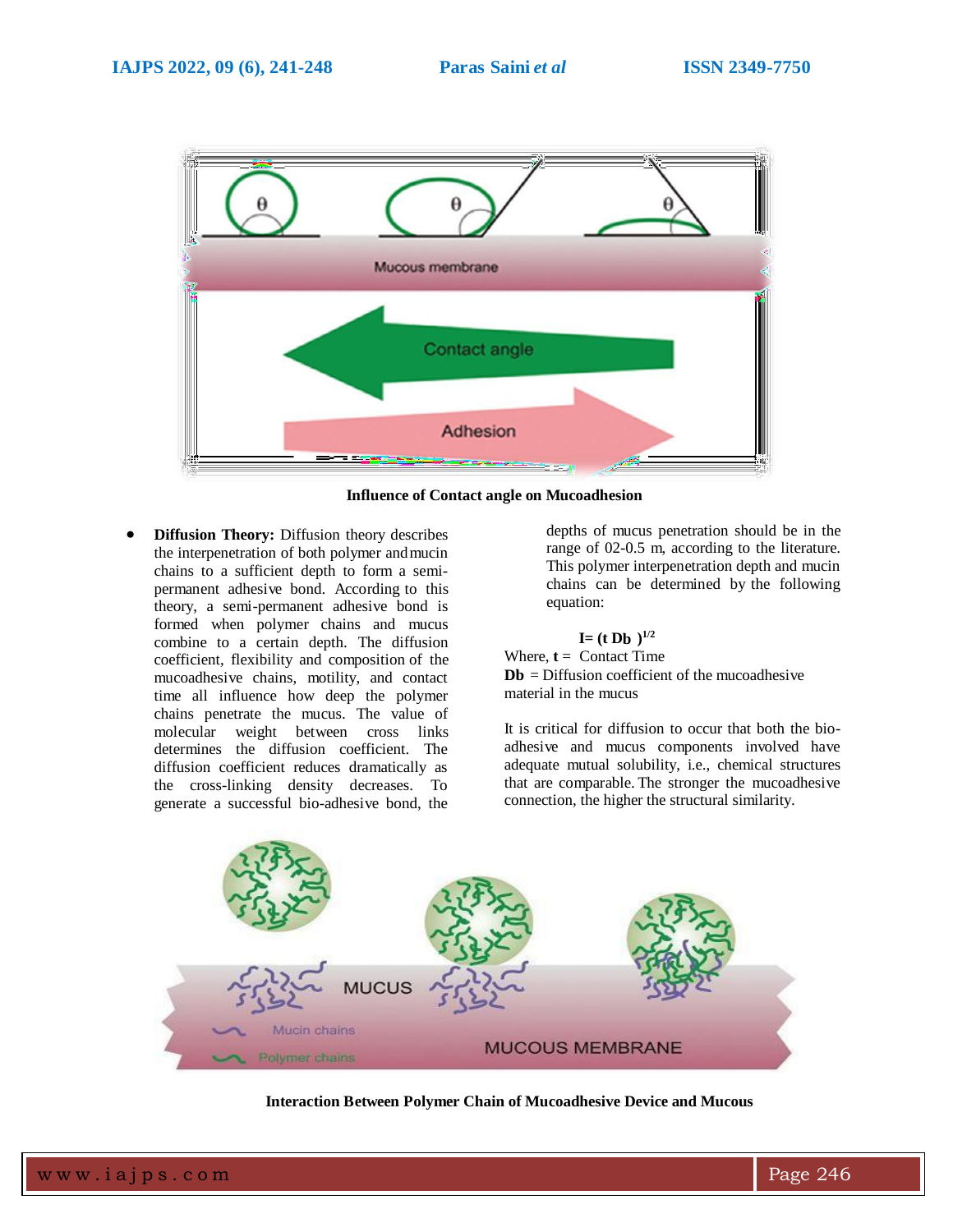**Adsorption Theory:** Kembell and Hantsherger described the adsorption theory. Adhesion, according to this idea, is caused by numerous surface interactions between the sticky polymer and the mucous substrate. Ionic, covalent, and metallic bonding result in adhesion as a result of primary chemisorption, which is generally undesired due to their persistence. Vander Waals forces, hydrophobic contact, and hydrogen bonding are the main causes of secondary bonds. According to this idea, the mucin is wet at first, and then the polymer diffuses into the mucin layer, causing the layers to fracture, resulting in adhesion, electronic transfer, or simple adsorption, and eventuallytotal muco-adhesion.



**Process of Consolidation**

- **Electronic Theory:** Derjaguin and Smigla proposed the electrical theory of adhesion. The electrical theory is based on the assumption that the surface characteristics of the bioadhesive material and the biological material to be adhered to differ. According to this theory, electron transfer occurs when two surfaces come into contact in an attempt to equalise Fermi levels, resulting in the formation of a double layer of electrical charge at the bioadhesive and biologic surfaces. The bioadhesive force is hypothesised to be caused by attractive forces across this second layer.
- **Fracture Theory:** According to this idea, the force required to separate both surfaces is proportional to the system's adhesive bond.

The force required to separate the polymer from the mucosa is related to the strength of their binding in this "fracture theory." The work fracture will be higher the longer the polymer network strands are. Alternatively, if the degree of cross-linking within a system is reduced, the work fracture will rise. This can be determined by the following equation:

### ${\bf r} = ({\bf E} \times {\bf e} / {\bf L})^{1/2}$

**Where,** r = Fracture Strength  $e =$  Fracture Energy  $E = Young's Modulus of Elasticity$ 

 $L =$  The Critical Crack Length